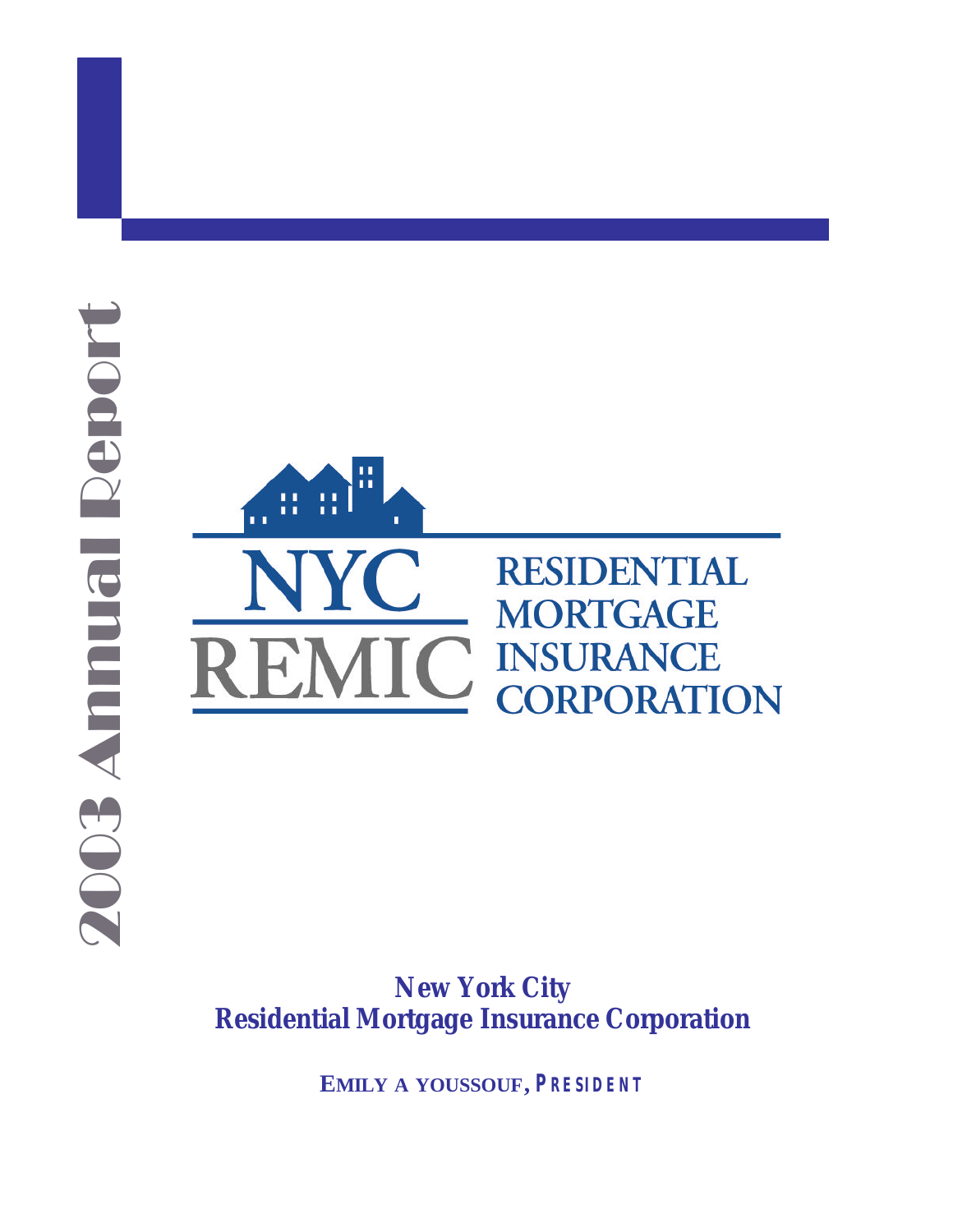

- **DATE:** December 3, 2003
- **TO:** The Chairman and Members
- **FROM:** Emily Youssouf
- **SUBJECT:** Report on Activities of the New York City Residential Mortgage Insurance Corporation for Fiscal Year 2003

As the Chair and the Members well know the past twelve months have been a period of transition for REMIC and its staff. However, I am pleased to state that, despite what might have resulted in distractions from normal business, the Corporation continued to maintain its role in helping to establish and strengthen affordable housing in our City. In fact, overall, 2003 was a strong and productive period for REMIC.

By the end of the fiscal year, REMIC had issued 47 Commitments to Insure with a record number of housing units, 1,673, a record insurance amount of \$41,525,739, and with an aggregate mortgage amount of \$119,952,922, also a company record. In addition, the forty-seven Commitments to Insure which were issued was the  $3<sup>rd</sup>$ highest total in the company's history.

A detailed summary of Fiscal Year 2003 is attached.

On a personal note, I am pleased to have assumed the Presidency of REMIC and I look forward to working with the Chair, the Members, and the staff. In REMIC's three decade history it has continually played an integral role in New York City's housing market. I have no doubt that this tradition will continue.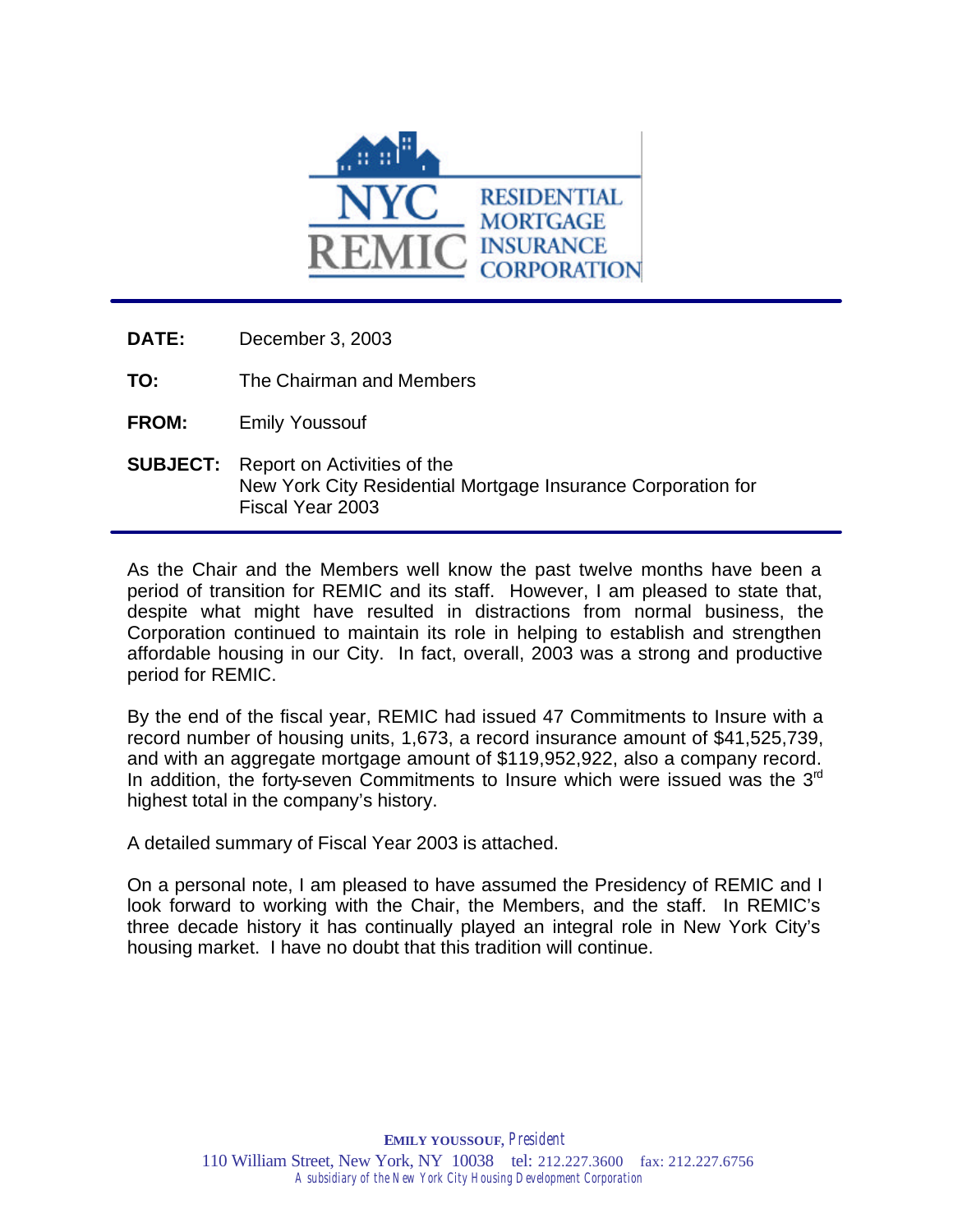# **Fiscal Year 2003—An Overview**

iscal Year 2003 saw REMIC issue 47 Commitments to Insure, with a record<br>Mortgage Amount of \$119,952,922 and covering 1,673 housing units, also a<br>record number for the Corporation. During the same period, the Corporation<br>in iscal Year 2003 saw REMIC issue 47 Commitments to Insure, with a record Mortgage Amount of \$119,952,922 and covering 1,673 housing units, also a record number for the Corporation. During the same period, the Corporation 47 Commitments to Insure is a substantial increase from FY 2002's number of 33 and is the  $3<sup>rd</sup>$  highest in REMIC's history. The Commitments range in size from four one- and two-family homes to 11 projects with over 50 units. This diversity is a goal REMIC has strived for in the hope of serving the needs of all New Yorkers.

The NYPD Home Program, inaugurated in 1999 and designed to encourage New York City Police Officers to reside in the five boroughs, has precipitated private mortgage insurance companies to become active in the market which has resulted in steadily declining numbers for REMIC. This past year two Commitments to Insure were issued and one mortgage was insured.

Since 1973, when it was created by the New York State Legislature, REMIC has committed to insure over \$500,000,000 in first mortgages on multi-family and single - famil y properties with over 26,000 units. Since becoming a subsidiary of HDC in 1993, 347 Commitments to Insure have been issued with a total mortgage amount of approximately \$410,000,000 and

With 62 apartments this 6-story building, located at 35 West 110th Street in Central Harlem, has \$2,432,000 of REMIC mortgage insurance.



over 10,000 housing units spread throughout the five boroughs of the City.

The next page is a comparison between fiscal year 2003 and fiscal year 2002. Following that, is a brief overall summary of REMIC's year.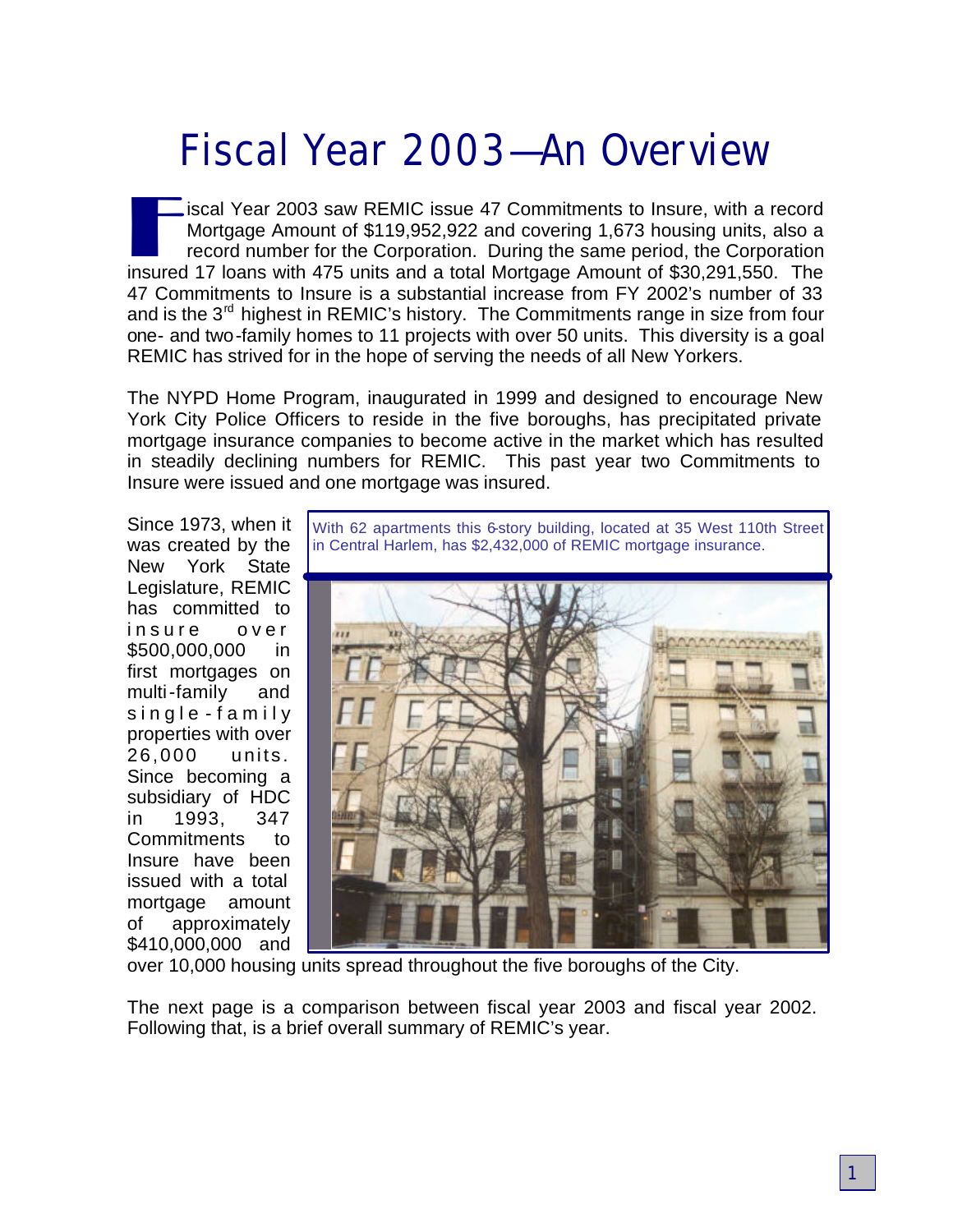# **A Comparison FY 2003—FY 2002**

### **Commitments in FY 2003**

HPD subsidized: 16 projects – 380 units

HDC subsidized: 13 projects – 939 units

Other: 16 projects – 351 units

NYPD HOME Program: 2 projects – 3 units

### *Total: 47 projects – 1,673 units Mortgage Amount: \$ 119,952,922 Insurance Amount: \$ 41,525,739*

#### **Insurance in FY 2003**

HPD subsidized: 4 projects – 152 units

HDC subsidized: 6 projects – 243 units

Other:

6 projects – 78 units

NYPD Home Program: 1 project – 2 units

*Total: 17 projects – 475 units Mortgage Amount - \$ 30,291,550 Insurance Amount - \$ 9,173,420*

### **Commitments in FY 2002**

HPD subsidized: 15 projects - 452 units

HDC subsidized: 8 projects – 257 units

Other: 5 projects – 74 units

NYPD HOME Program: 5 projects – 6 units

### *Total: 33 projects – 789 units Mortgage Amount: \$ 42,190,603 Insurance Amount: \$ 16,290,443*

#### **Insurance in FY 2002**

HPD subsidized: 12 projects – 594 units

HDC subsidized: 8 projects – 345 units

Other:

21 projects – 409 units

NYPD Home Program: 6 projects – 7 units

*Total: 47 projects – 1,355 units Mortgage Amount - \$ 54,235,897 Insurance Amount - \$ 20,798,627*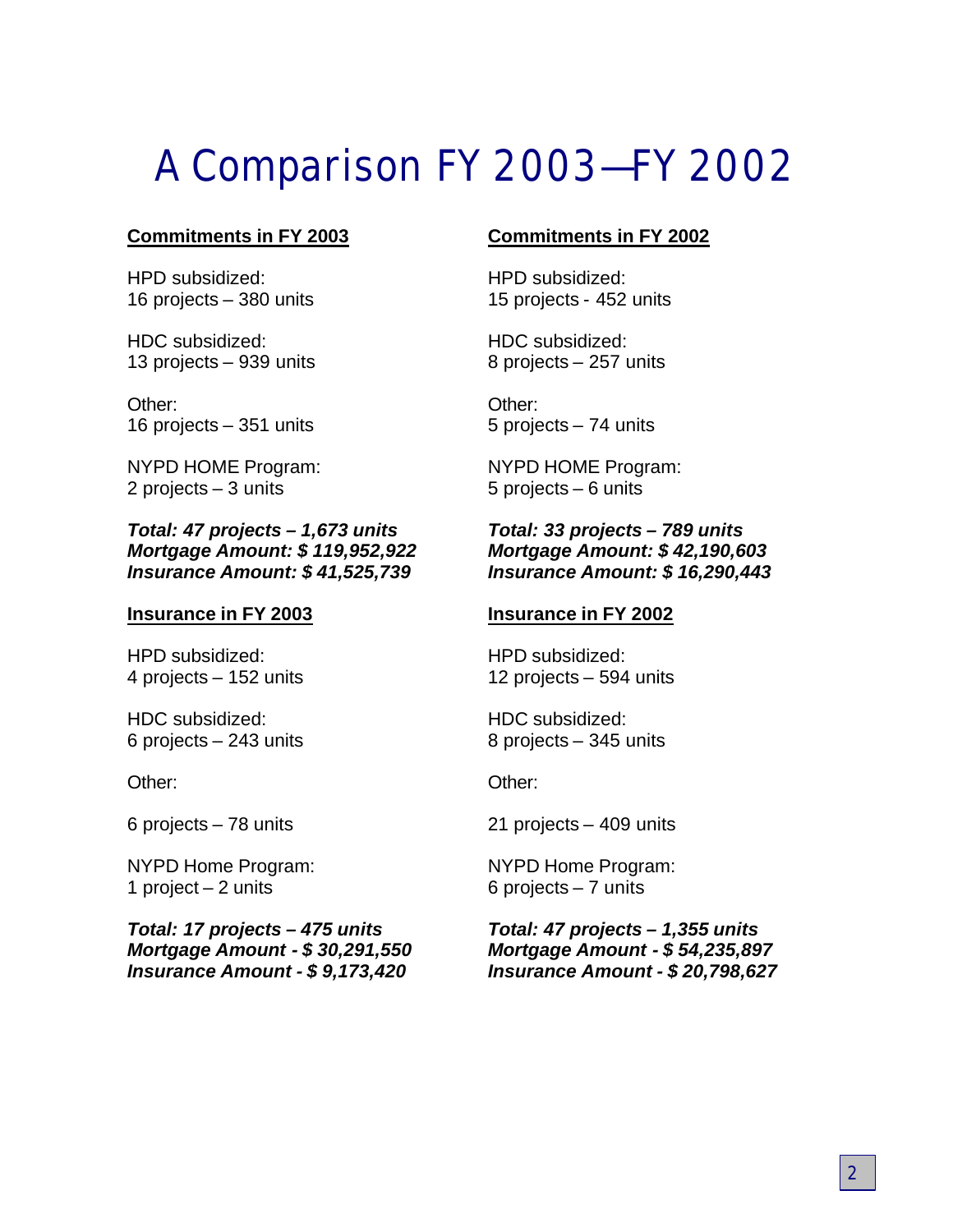# **New HOP**

I n 1997 , in an attempt to fill a quickly expanding gap in New York City's housing market, HDC initiated the New Housing Opportunities Program (New HOP), our City's first middle-income housing program in more than a quarter of a century.

Under this innovative program, HDC issues bonds (either taxable or tax-exempt) to provide financing for construction and permanent mortgage loans for new or substantially rehabilitated rental and cooperative housing for moderate and middleincome New Yorkers.

During FY 2003, REMIC issued 13 Commitments to Insure New HOP projects with a total of 939 housing units.



Located two blocks from the ocean in the Rockaway section of Queens and built on property that was once a public high school, this 92-unit building is an HDC development worth \$1.5 million of REMIC insurance.

# **The NYPD Home Program**

Uning Fiscal Year 2003 REMIC issued two total mortgage amount of \$398,950 and Instance its inception in 1999, REMIC has reapplicants relocated from outside of New York City. uring Fiscal Year 2003 REMIC issued two Commitments to Insure with a total mortgage amount of \$398,950 and Insurance Coverage of \$159,580. Since its inception in 1999, REMIC has received 53 applications. Three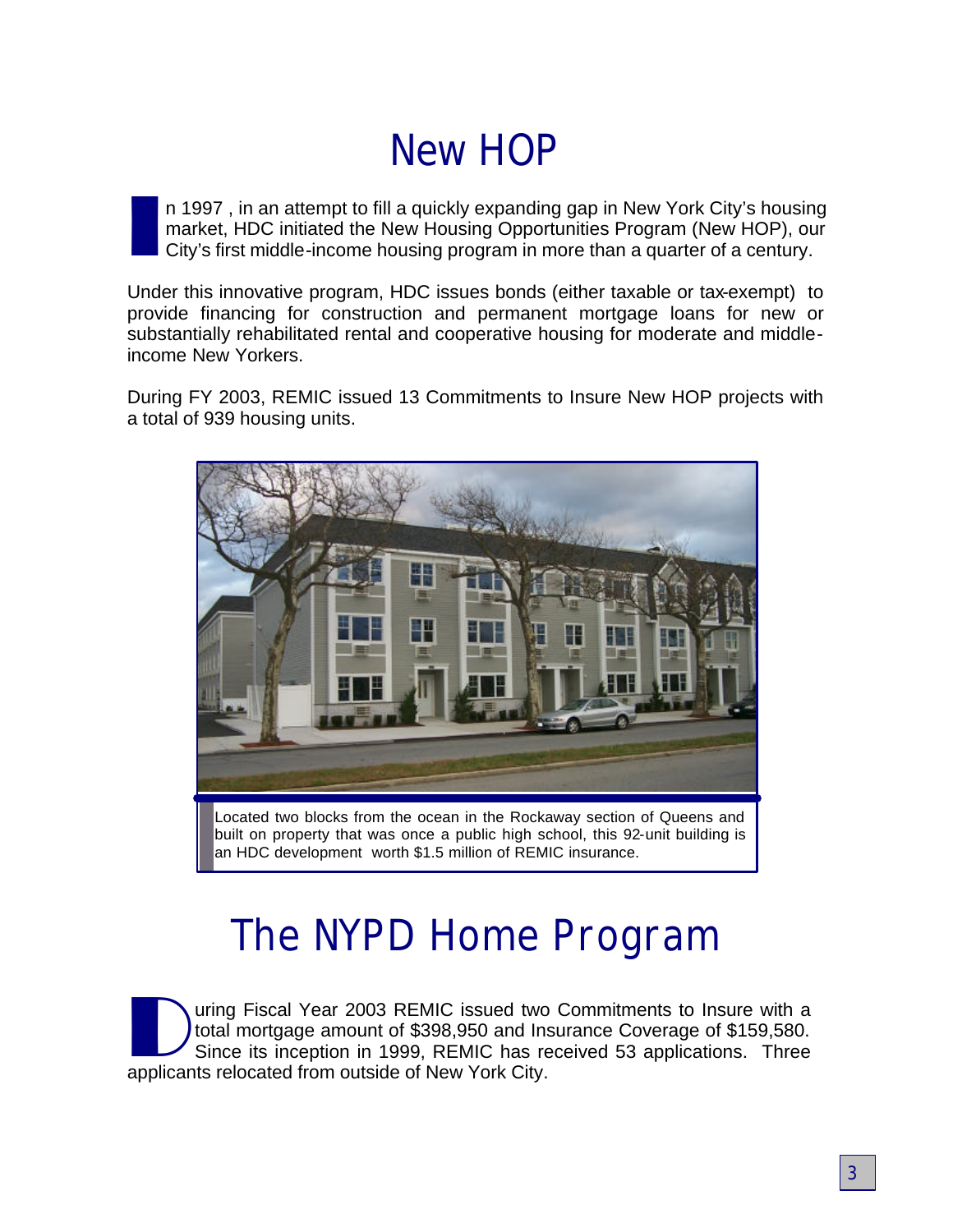## **Participation Loan Program**

The Participation Loan Program (PLP), administered by the New York City<br>Department of Housing Preservation and Development (HPD), provides low-<br>interest loans to both for-profit and not-for-profit private owners of both<br>oc he Participation Loan Program (PLP), administered by the New York City Department of Housing Preservation and Development (HPD), provides lowinterest loans to both for-profit and not-for-profit private owners of both moderate to substantial (gut) rehabilitation.

### **Pension Funds**

The University, NYCERS and the Teachers Retirement System are able to purchase up to a combined total of \$100 million of REMIC insured loans, a substantial increase over the \$30 million that was allowed just eight years ag urrently, NYCERS and the Teachers Retirement System are able to purchase up to a combined total of \$100 million of REMIC insured loans, a substantial increase over the \$30 million that was allowed just eight years \$18,705,167 is in the pipeline for a total commitment of \$83,413,752. Currently, this leaves \$16,586,248 of the potential Pension Fund allotment still available. Loans sold to the Public Employees Pension Fund are eligible for 100% Insurance coverage.

### **Article 8**

The Article 8A Loan Program<br>administered by HPD provides low-<br>interest rehabilitation financing to<br>owners of multiple dwellings for upgrading or he Article 8A Loan Program administered by HPD provides lowinterest rehabilitation financing to replacement of major building systems with an emphasis on energy items.



A 40-unit building located at 922 Hoe Avenue in the Melrose section of the Bronx with \$277,000 of mortgage insurance.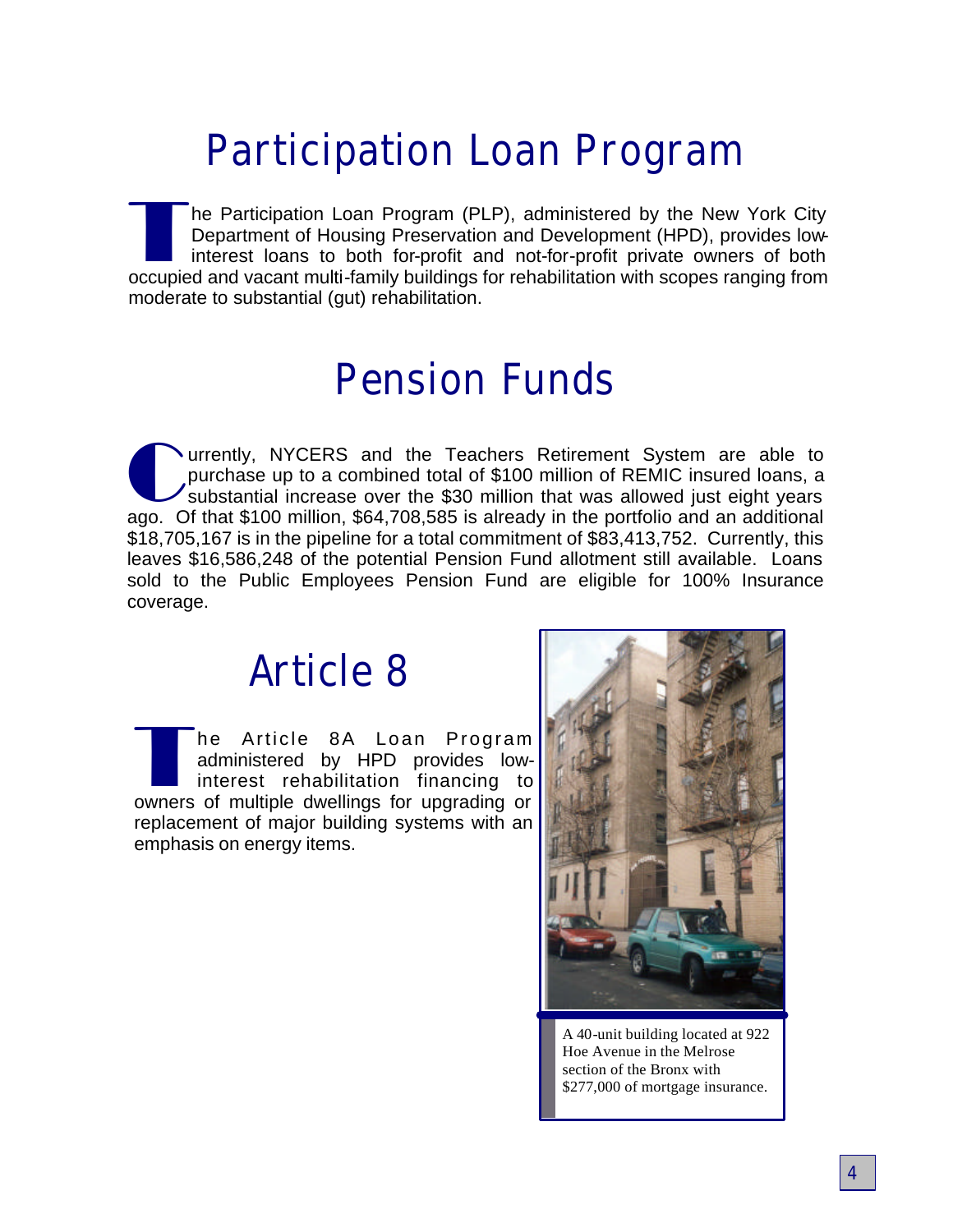# **Rating Agencies**

D uring Fiscal Year 2003 both Fitch Investor Services and Standard & Poor's reaffirmed their ratings of REMIC. Currently Fitch rates the Corporation "AA-" and S&P gives the Corporation a "AA" rating.

In its review of REMIC, S&P stated "Standard & Poor's expects REMIC financial strength and low-risk insured mortgage portfolio to provide continued financial growth. Strong management and prudent underwriting policies pay a financial dividend as REMIC maintains its mission within the City. These facts, coupled with an affordable housing market that seems impervious to economic trends, leads Standard and Poor's to believe the rating will remain stable."



# **Claims Paid**



uring Fiscal Year 2003 *REMIC* paid one claim of \$17,340 on an "Old REMIC" property (441-443 West 151<sup>st</sup> Street, Apartment 4B in Manhattan). The total amount of claims paid since 1973 is \$598,291 for 11 claims.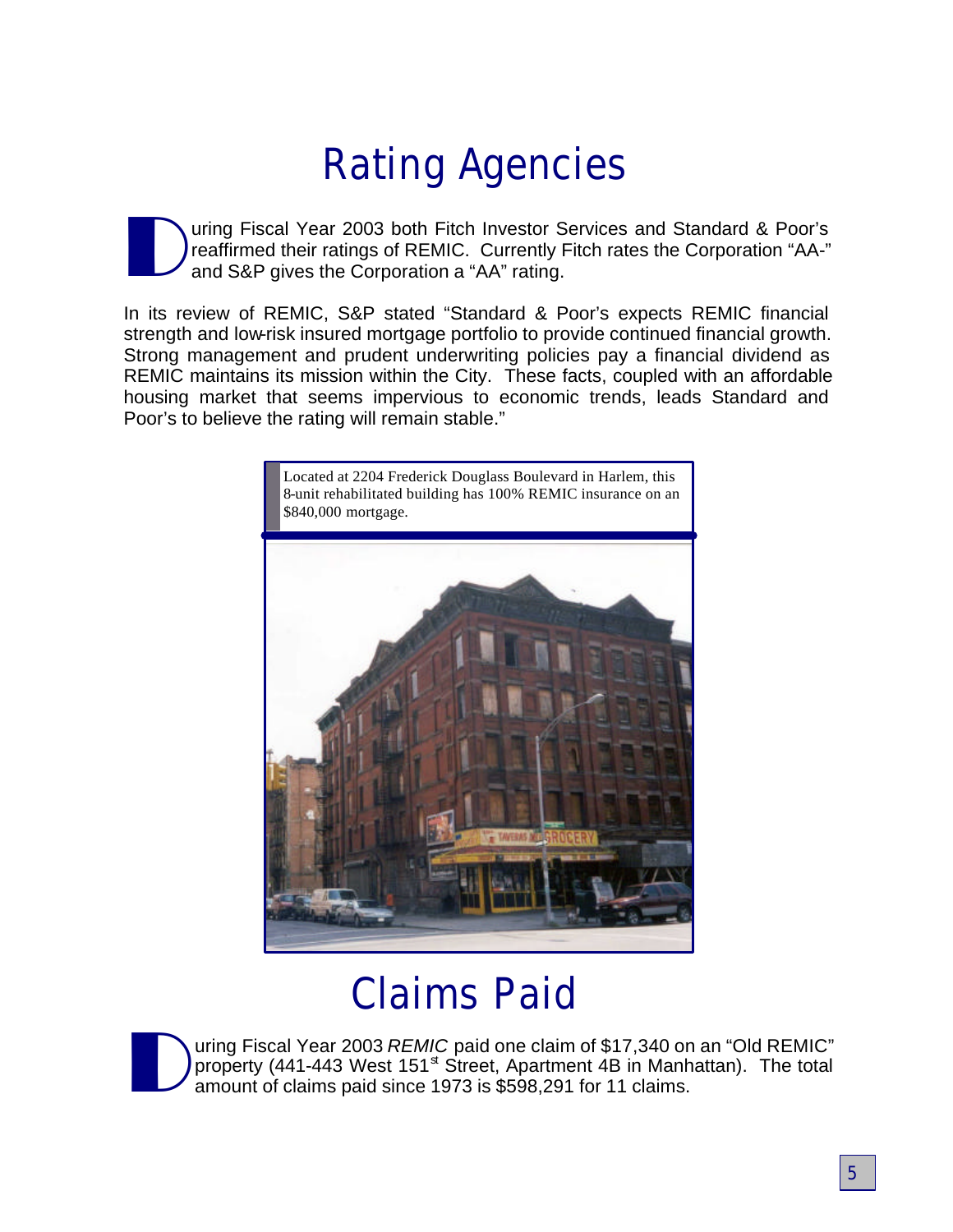# **REMIC Insurance Capacity**

EMIC's funds are held in four accounts – the Mortgage Insurance Fund (MIF) containing reserves pledged for business written before 1993; the Housing Insurance Fund (HIF), holding the reserves for business written since the EMIC's funds are held in four accounts – the Mortgage Insurance Fund (MIF) containing reserves pledged for business written before 1993; the Housing Insurance Fund (HIF), holding the reserves for business written representing unpledged funds that are available for new insurance commitments; and the Operating Budget Account (OBA).

Taking into account the funds that, by statute, still must be maintained for the insurance entered into by the "Old" REMIC and the reserves set aside to cover the insurance commitment and contracts into which the "New" REMIC has entered, the Corporation entered Fiscal Year 2004 with the ability to take on an additional \$55.1 million of insurance risk. During the past year, the insurance in effect for the "Old" REMIC declined by \$1.2 million, further increasing New REMIC's insurance capacity by \$6 million.



With 14 apartments and located at 665 Riverdale Avenue in Brooklyn, REMIC committed to insure 100% of a \$568,000 mortgage issued by CPC.



Located at 673 Riverdale Avenue in the East New York section of Brooklyn, this 12-unit building has 100% mortgage insurance on a \$427,000 CPC loan.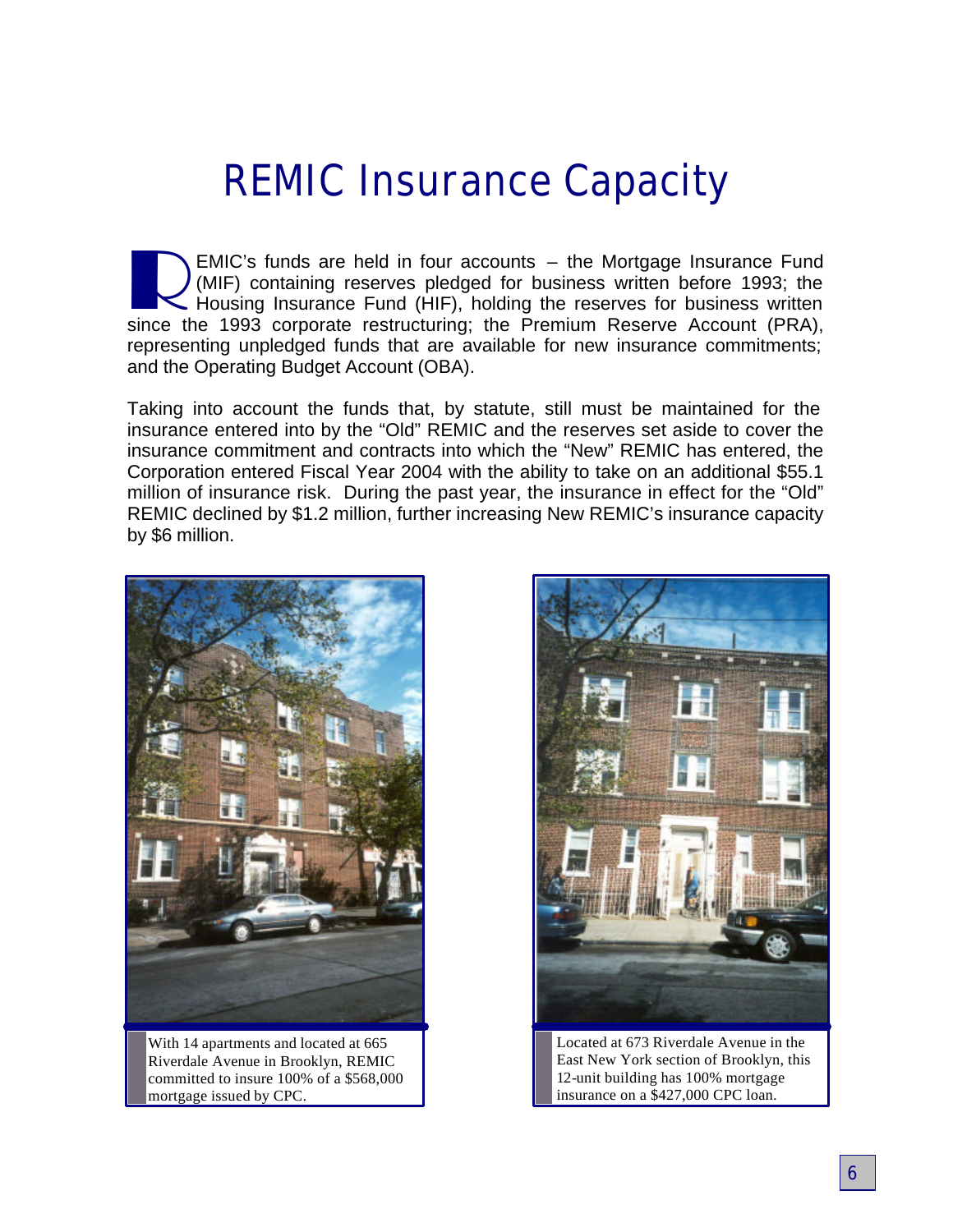# **"Old" REMIC Properties Summary**

s of October 31, 2003, Old REMIC had in its por from nine lenders for 30 properties (26 multi-famil 774 units. The current aggregate balance of the \$3,239,163 with REMIC Insurance in effect of \$2,105,793. s of October 31, 2003, Old REMIC had in its portfolio insured mortgages from nine lenders for 30 properties (26 multi-family and 4 single-family) with 774 units. The current aggregate balance of these insured mortgages is



3940 Barnes Avenue in the Williamsburg section of the Bronx has 32 apartments and \$896,978 of mortgage insurance from REMIC.

### **"New" REMIC Properties**

s of October 31, 2003, REMIC had<br>in its portfolio insured mortgages<br>from 13 lenders for 227 properties<br>(195 multi-family and 32 1-4 -family) with s of October 31, 2003, REMIC had in its portfolio insured mortgages from 13 lenders for 227 properties 7,243 units. The current aggregate mortgage balance of these insured mortgages is \$336,555,428 with REMIC insurance in effect of \$131,848,806.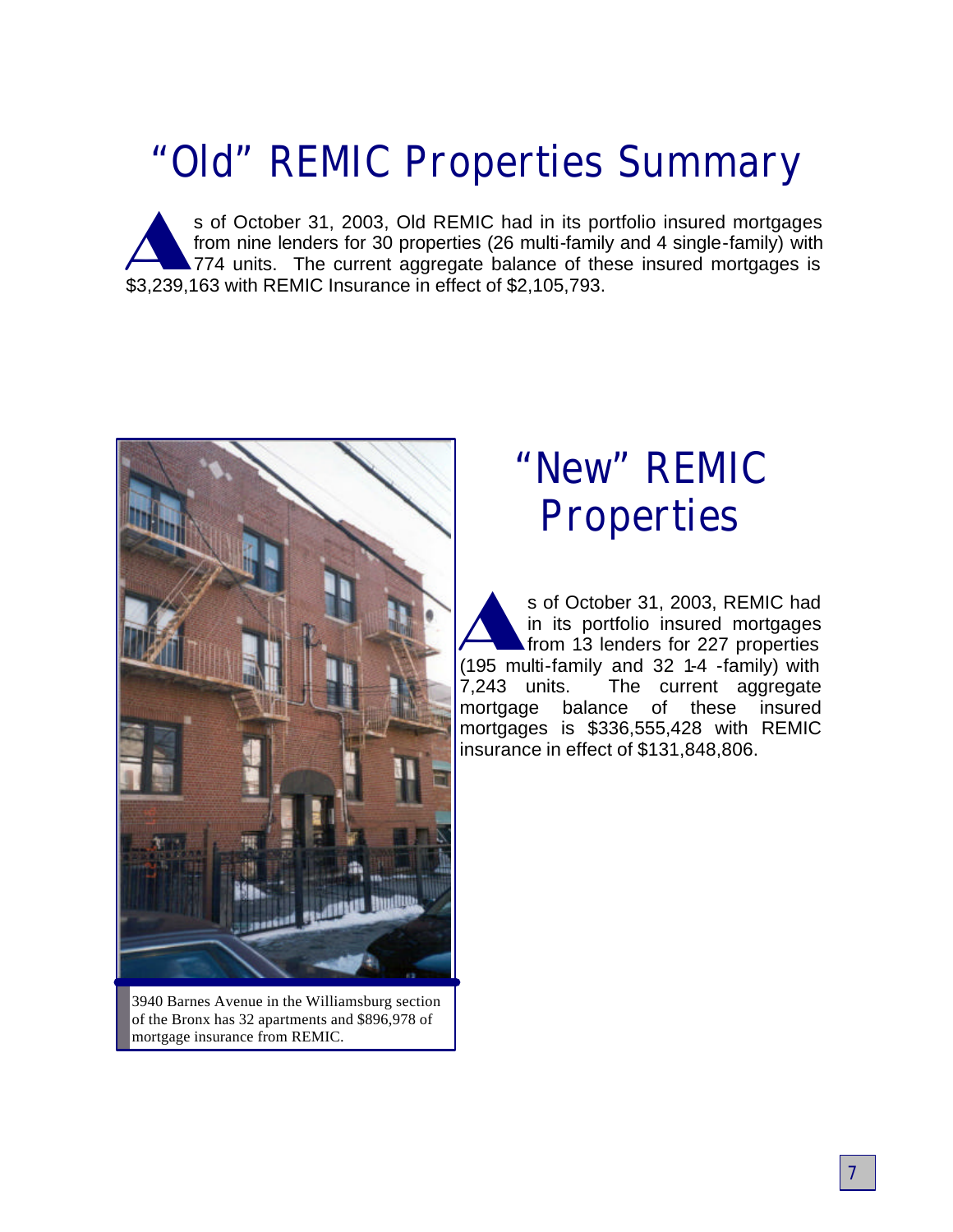# **Financial Highlights**

A t the close of Fiscal Year 2003, REMIC has an amortized fund balance of \$39,541,000 (unaudited). In Fiscal Year 2002 without adjusting the portfolio to fair market value, REMIC had an estimated net income of \$2,583,000.



### Investment Summary

A s of October 31, 2003 REMIC reserves were invested in securities of Fannie Mae, The Federal Home Loan Bank, Freddie Mac, The Federal Farm Credit Bureau, and Repurchase Agreements as described in the chart below.

| <b>Amount</b> | <b>Provider</b>                             | <b>Interest Rate</b><br>$(\%)$ | <b>Maturity Date</b> | <b>First Call Date</b> |
|---------------|---------------------------------------------|--------------------------------|----------------------|------------------------|
| \$386,400     | Repurchase<br>Agreement                     | .09                            | November 6, 2003     |                        |
| \$240,000     | <b>Money</b><br><b>Market</b>               | 1.25                           | October 29, 2004     |                        |
| \$3200,000    | <b>Federal Farm Credit</b><br><b>Bureau</b> | 6.23                           | May 17, 2011         | May 17, 2004           |
| \$10,000,000  | <b>Fannie Mae</b>                           | 7.23                           | November 17, 2014    | November 17, 2004      |
| \$11,500,000  | <b>Fannie Mae</b>                           | 7.27                           | December 8, 2014     | December 8, 2006       |
| \$1,200,000   | <b>Federal Home</b><br>Loan Bank            | 4.50                           | July 23, 2015        | July 23, 2004          |
| \$3,000,000   | <b>Federal Home</b><br>Loan Bank            | 6.42                           | April 26, 2016       | April 26, 2004         |
| \$1,000,000   | <b>Freddie Mac</b>                          | 6.50                           | December 19, 2016    | December 19, 2003      |
| \$3,400,000   | <b>Fannie Mae</b>                           | 5.50                           | August 6, 2018       | February 6, 2003       |
| \$5,000,000   | <b>Federal Home Loan</b><br><b>Bank</b>     | 7.56                           | February 18, 2020    | February 18, 2010      |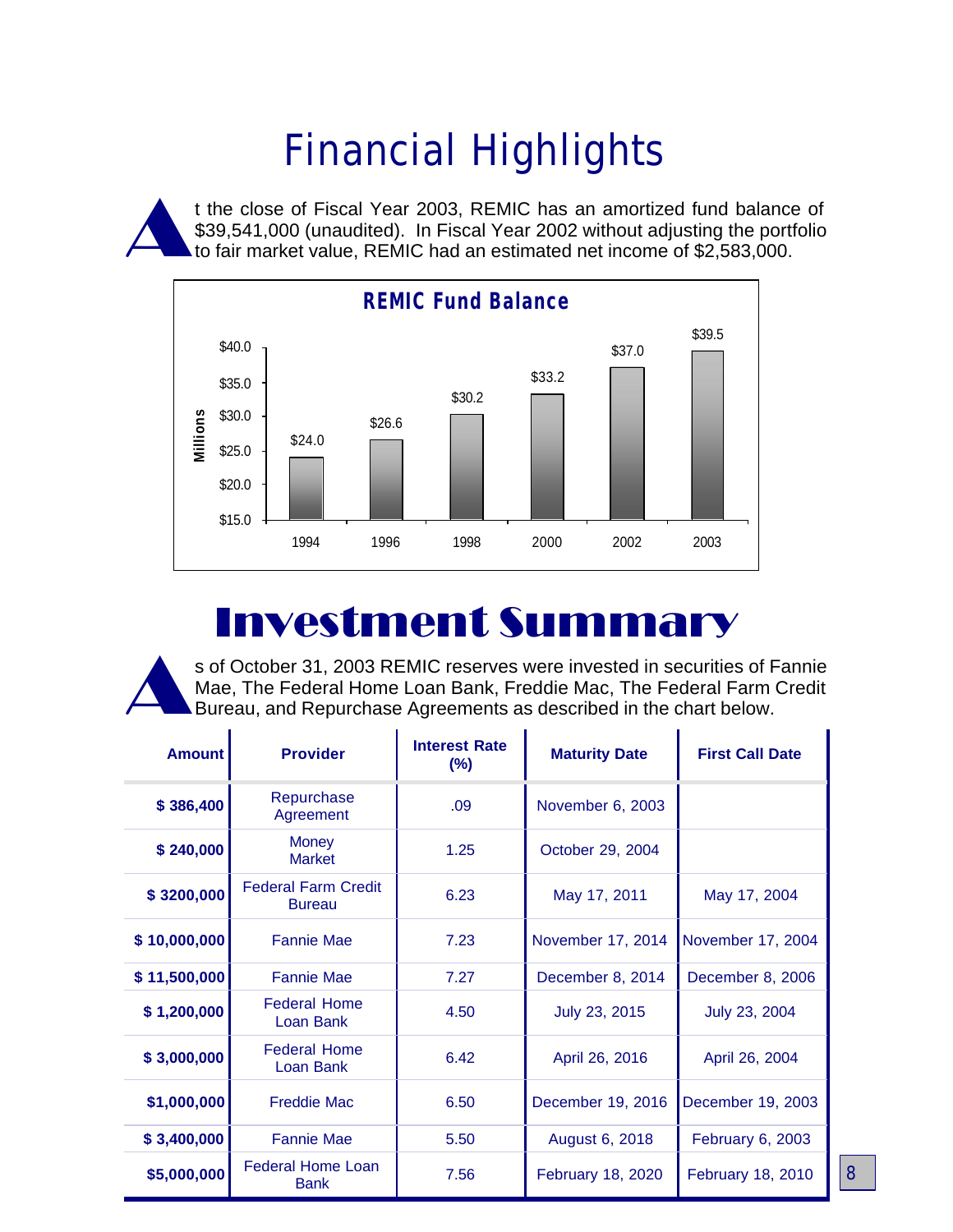# **REMIC MEMBERS**

| <b>Jerilyn Perine</b>            |   | <b>Chair</b>                      |
|----------------------------------|---|-----------------------------------|
| <b>Mark Page</b>                 | ۰ | <b>Member (ex-officio)</b>        |
| <b>Martha E. Stark</b>           |   | <b>Member (ex-officio)</b>        |
| Harry E. Gould, Jr.              |   | <b>Member</b>                     |
| <b>Michael Kelly</b>             |   | <b>Member</b>                     |
| <b>Peter Madonia</b>             |   | <b>Member</b>                     |
| <b>Charles G. Moerdler, Esq.</b> |   | <b>Member</b>                     |
| <b>Charles Laven</b>             |   | <b>Member</b><br>(Non HDC Member) |
| <b>Vacancy</b>                   |   | (Non-HDC Member)                  |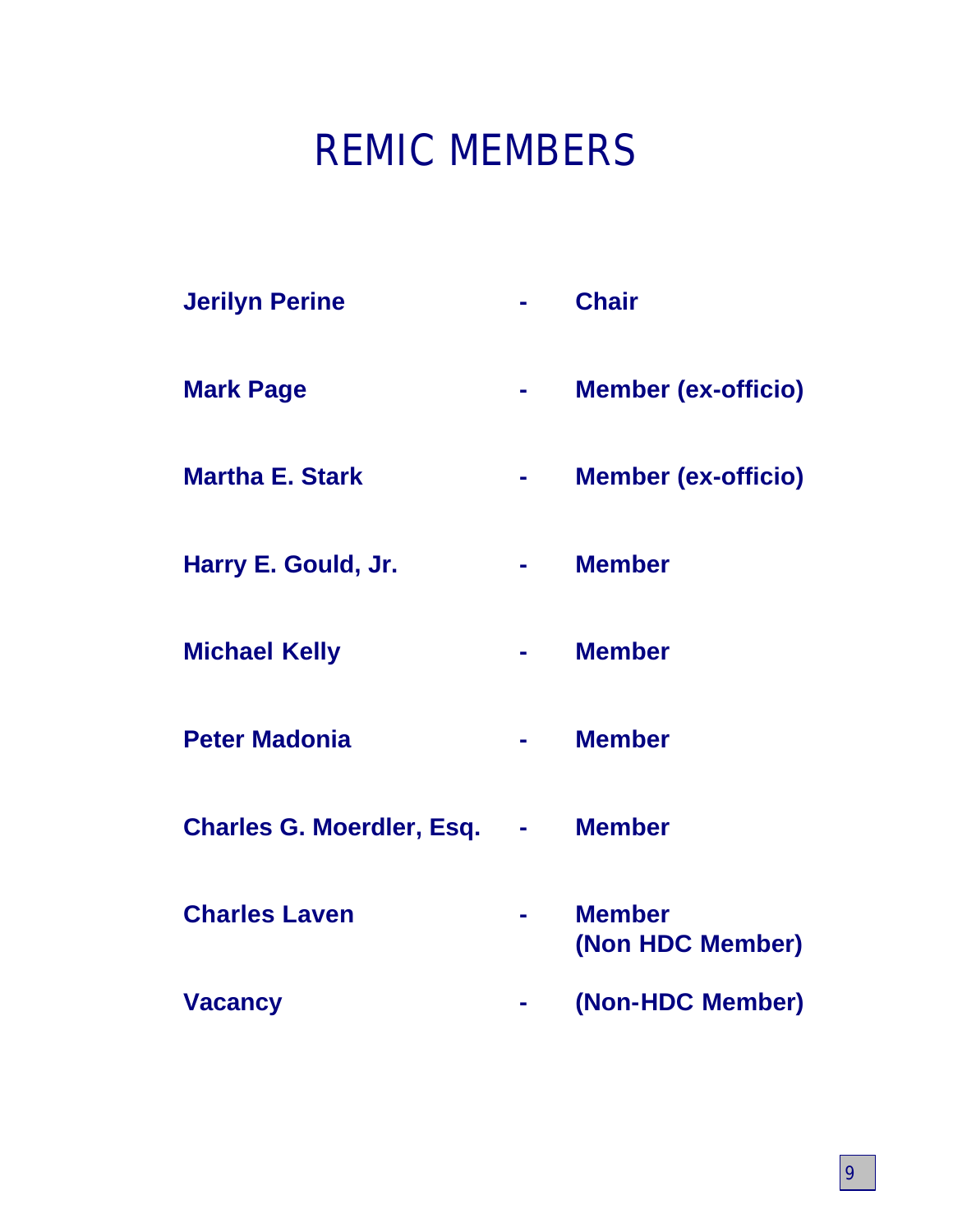# **REMIC Participating Lenders**

| Amalgamated Bank of New York                                               | Banco Popular de Puerto Rico                          |
|----------------------------------------------------------------------------|-------------------------------------------------------|
| <b>Bethel Federal Credit Union</b>                                         | Carver Federal Savings Bank                           |
| JP Morgan Chase Community<br>Development Group Residential Lending<br>Unit | Citigroup                                             |
| <b>Community Capital Bank</b>                                              | The Community Preservation<br>Corporation             |
| <b>Fannie Mae</b>                                                          | <b>First Nationwide Bank</b>                          |
| Fleet Bank, N.A.                                                           | <b>Freddie Mac</b>                                    |
| Greystone Servicing Corp., Inc.                                            | <b>HSBC Bank USA</b>                                  |
| Independence Savings Bank                                                  | Lower East Side People's Federal Credit<br>Union      |
| Low Income Housing Fund                                                    | <b>NCB Development Corporation</b>                    |
| Neighborhood Housing Services of<br>New York City, Inc.                    | NYC Employees' Retirement System<br>(NYCERS)          |
| NYC Housing Development Corp.                                              | <b>North Fork Bank</b>                                |
| Roslyn Savings Bank                                                        | Teachers Retirement System of the City<br>of New York |
| Union Settlement Federal Credit Union                                      | Washington Mutual, Inc.                               |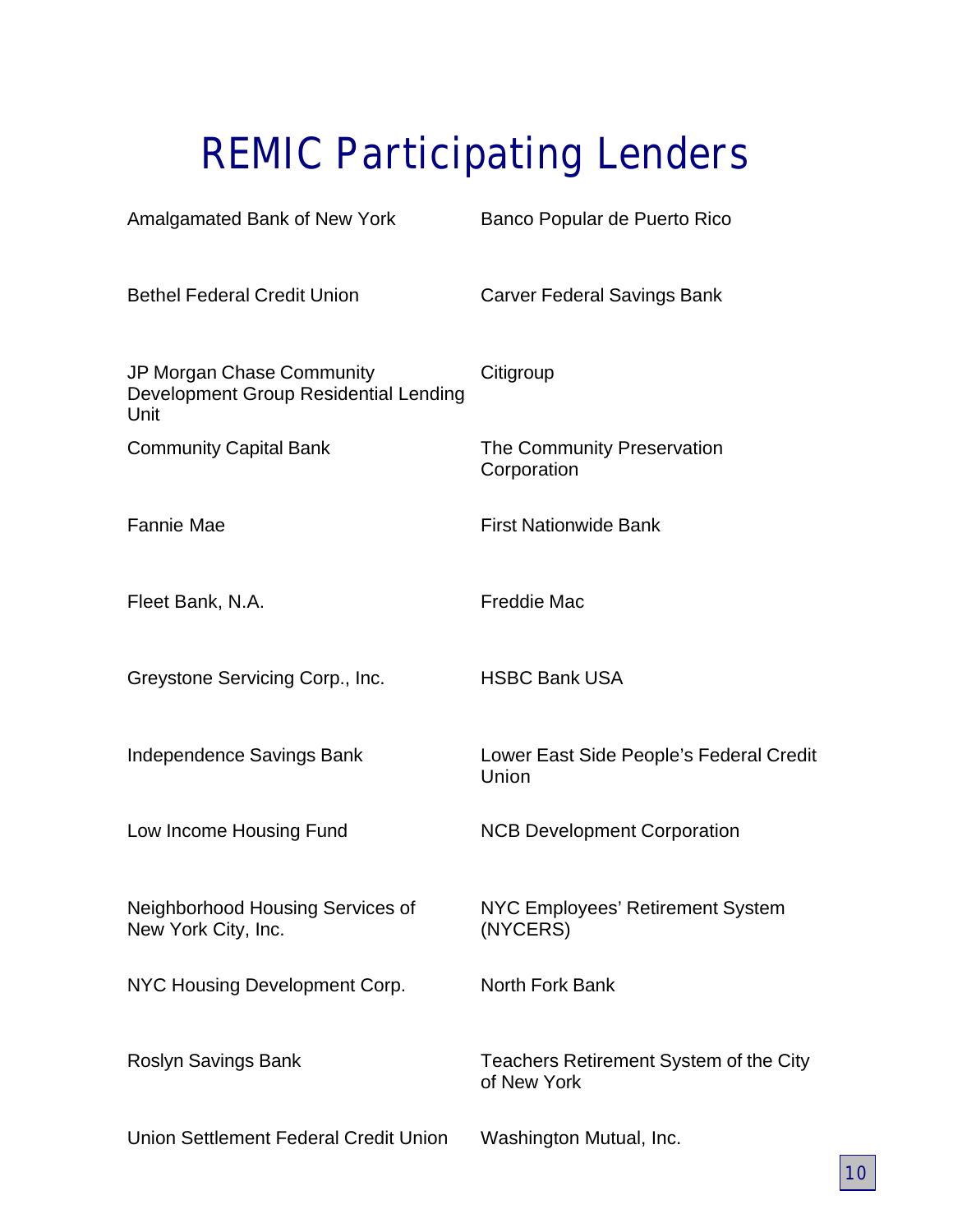# **REMIC FY 2003 Activity by Borough**

| <b>BOROUGH</b>  | <b>COMMITMENTS</b> | <b>UNITS</b> |
|-----------------|--------------------|--------------|
| <b>Brooklyn</b> | 16                 | 455          |
| <b>Bronx</b>    | 15                 | 367          |
| Manhattan       | 11                 | 696          |
| Queens          | 5                  | 155          |
| Staten Island   | 0                  | 0            |
| <b>Total</b>    | 47                 | 1,673        |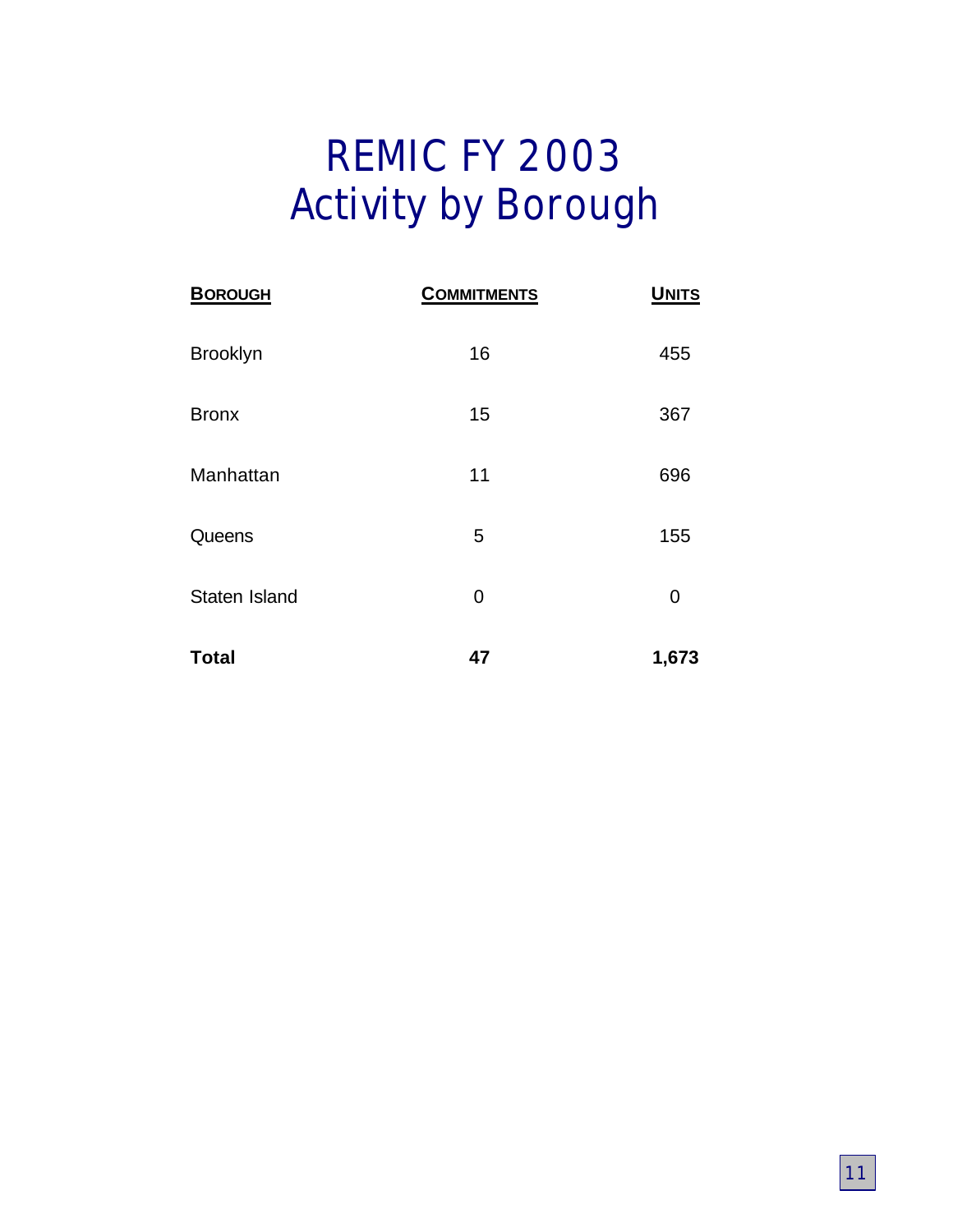# **Commitment Activity By Year**

| Year         | # of Loans | <b>Mortgage</b><br><b>Amount</b> | <b>Insured</b><br><b>Amount</b> | # of Units |
|--------------|------------|----------------------------------|---------------------------------|------------|
| 1993         | 4          | \$1,928,744                      | \$1,567,381                     | 187        |
| 1994         | 13         | \$3,763,660                      | \$2,693,548                     | 334        |
| 1995         | 14         | \$7,208,793                      | \$5,014,621                     | 393        |
| 1996         | 26         | \$23,366,950                     | \$18,865,200                    | 1,139      |
| 1997         | 24         | \$18,428,876                     | \$14,912,594                    | 1,162      |
| 1998         | 28         | \$15,572,362                     | \$14,604,742                    | 686        |
| 1999         | 36         | \$36,923,037                     | \$19,652,037                    | 1,077      |
| 2000         | 69         | \$61,518,039                     | \$28,622,957                    | 1,668      |
| 2001         | 53         | \$79,727,587                     | \$25,765,925                    | 1,232      |
| 2002         | 33         | \$42,190,603                     | \$16,290,443                    | 789        |
| 2003         | 47         | \$119,952,922*                   | \$41,525,739*                   | 1,673*     |
| <b>TOTAL</b> | 347        | \$410,581,573                    | \$189,515,187                   | 10,340     |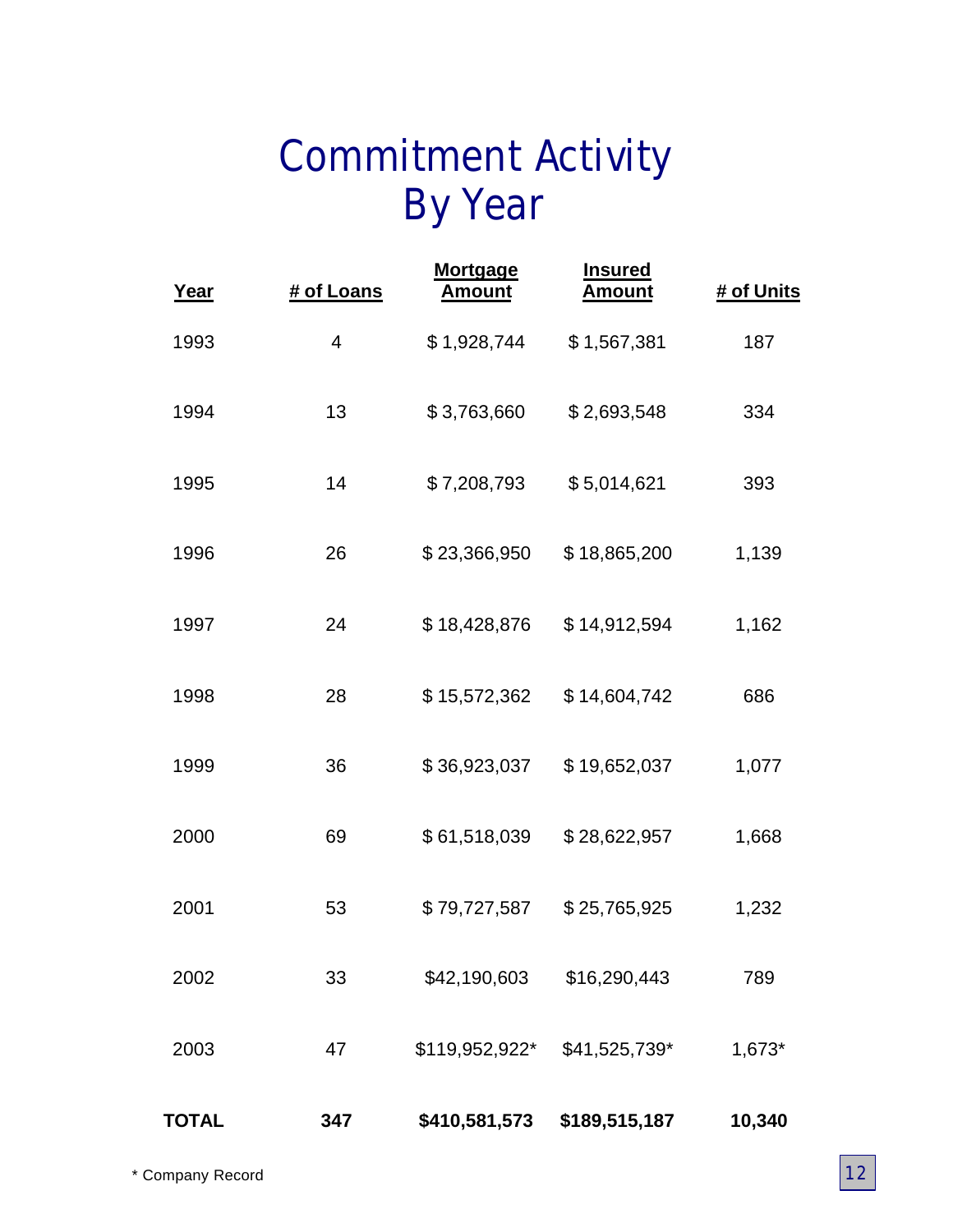# **Commitment Activity By Year**

### (Continued)



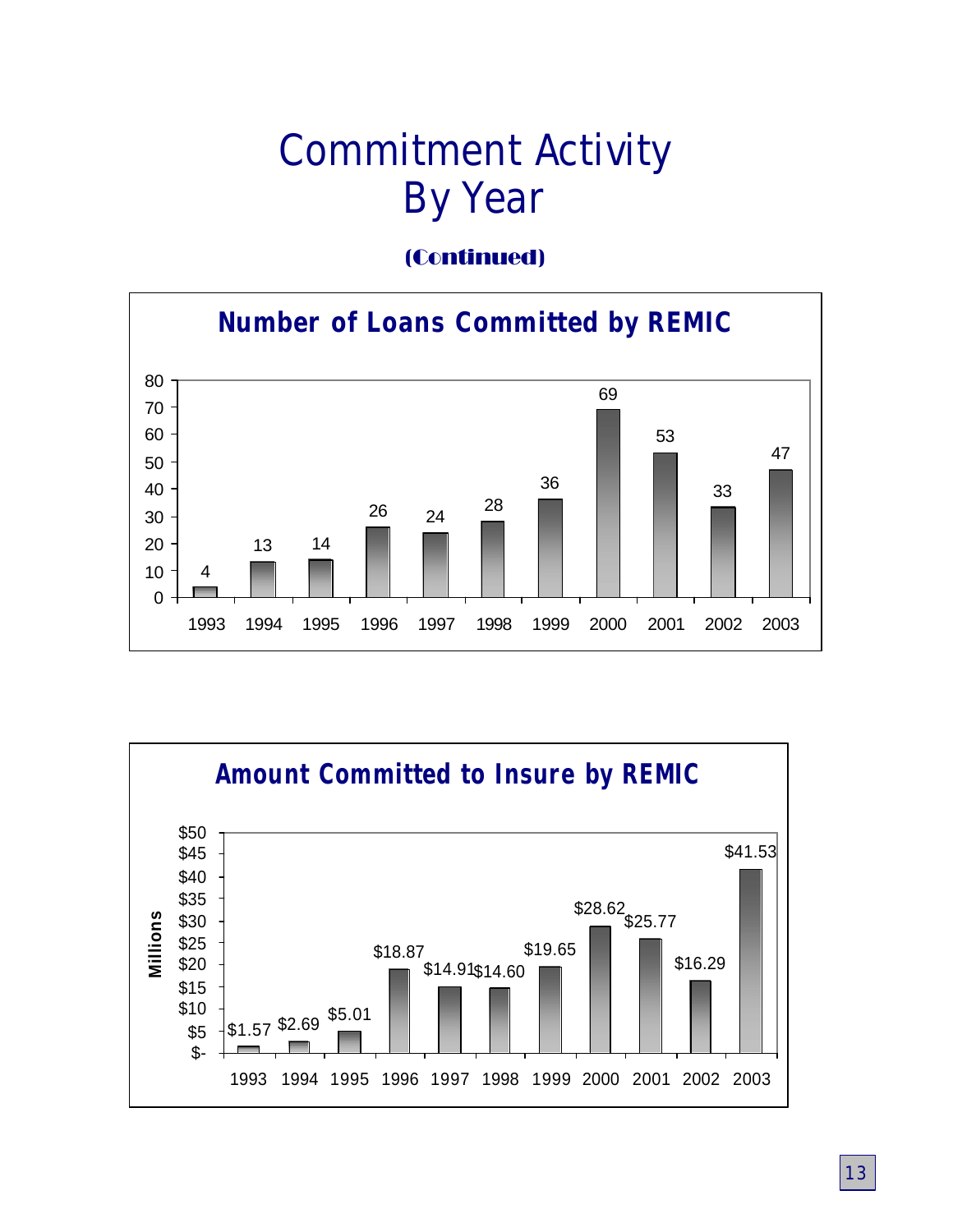# **Insurance Activity by Month Fiscal Year 2003**

| <b>MONTH</b>  | <b>LOANS</b>     | <b>UNITS</b>     |
|---------------|------------------|------------------|
| November      | $\boldsymbol{0}$ | $\pmb{0}$        |
| December      | $\boldsymbol{2}$ | 141              |
| January       | $\sqrt{2}$       | $\overline{4}$   |
| February      | $\mathbf{1}$     | $\boldsymbol{4}$ |
| March         | $\mathbf{1}$     | $\boldsymbol{6}$ |
| April         | $\pmb{0}$        | $\pmb{0}$        |
| May           | $\boldsymbol{2}$ | 19               |
| June          | $\mathbf{1}$     | 47               |
| July          | $\mathbf{1}$     | 17               |
| <b>August</b> | $\boldsymbol{4}$ | 206              |
| September     | 3                | 31               |
| October       | $\pmb{0}$        | $\boldsymbol{0}$ |
| <b>Total</b>  | 17               | 475              |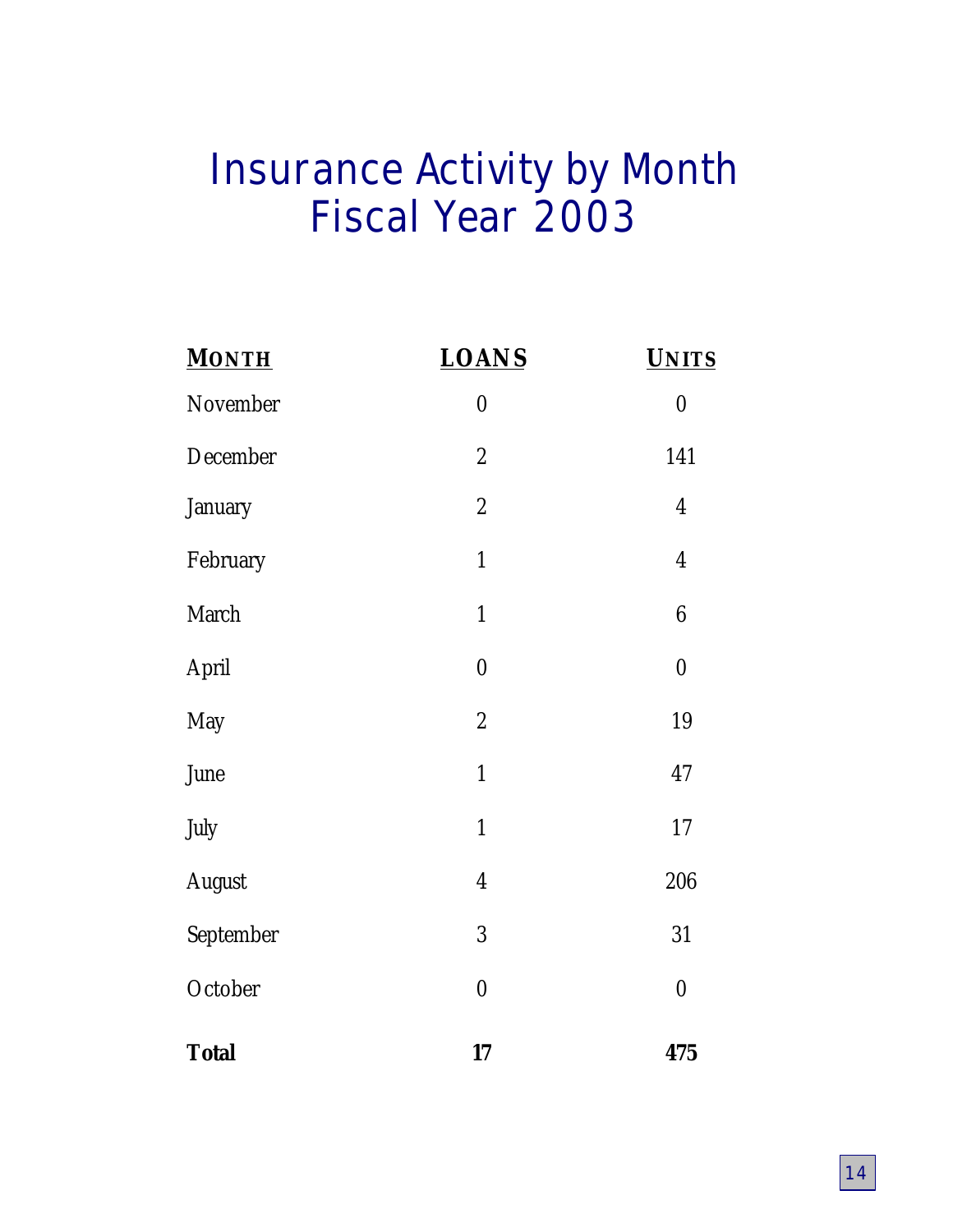# **Commitment Activity by Month Fiscal Year 2003**

| <b>MONTH</b>  | <b>LOANS</b>             | <b>UNITS</b> |
|---------------|--------------------------|--------------|
| November      | $\mathbf{1}$             | 50           |
| December      | $\overline{5}$           | 136          |
| January       | $\mathbf{1}$             | 100          |
| February      | 3                        | 300          |
| March         | $\boldsymbol{2}$         | 54           |
| April         | $\overline{\mathcal{U}}$ | 218          |
| May           | 3                        | 64           |
| June          | 8                        | 265          |
| July          | $\overline{5}$           | 145          |
| <b>August</b> | 3                        | 80           |
| September     | $\boldsymbol{4}$         | 57           |
| October       | $\overline{5}$           | 204          |
| <b>Total</b>  | 47                       | $1,673*$     |

\* Company Record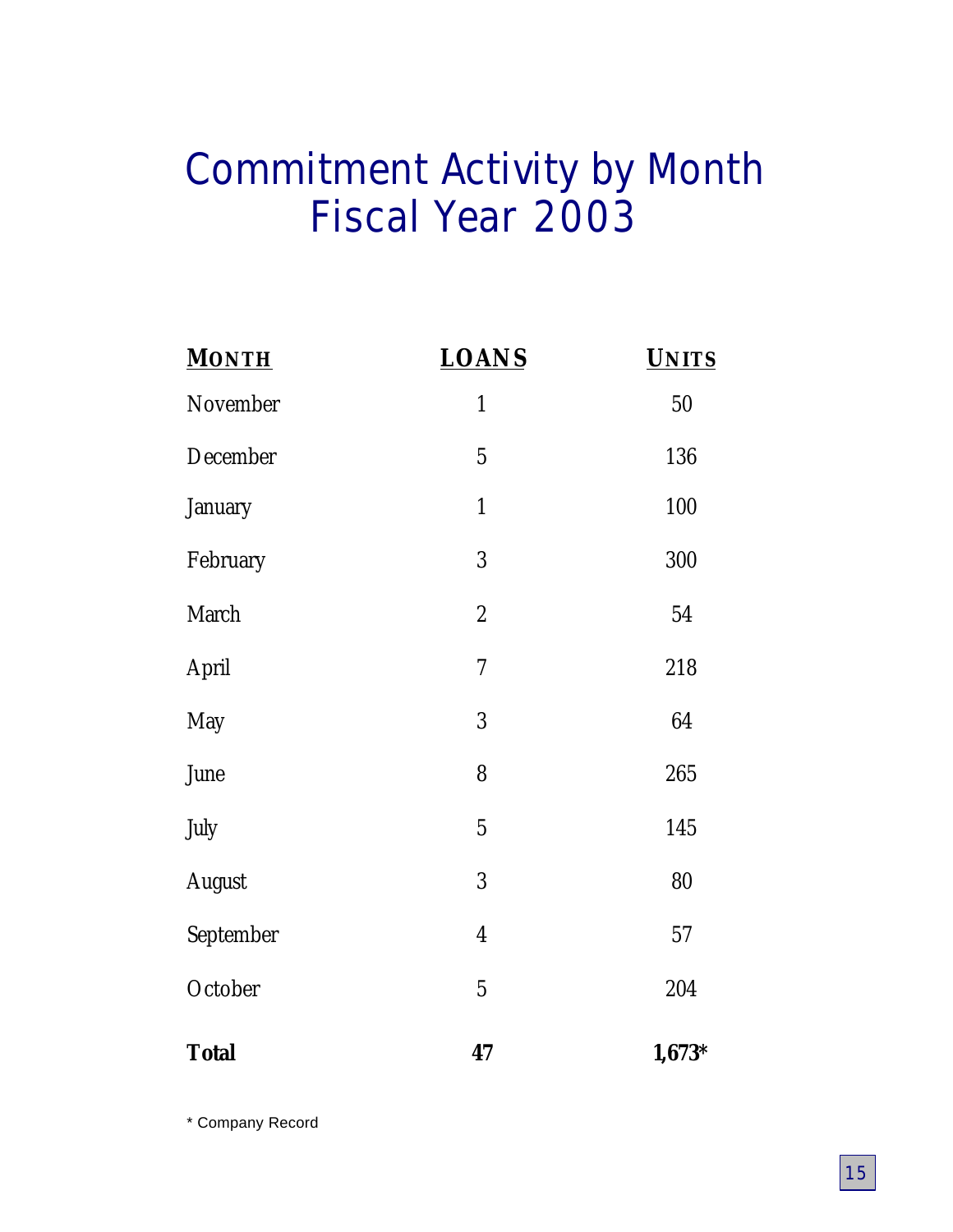# **Commitments Issued During FY 2003**

| <b>ADDRESS</b>                                                                       | <b>LENDER</b> | <b>MORTGAGE AMOUNT</b> | <b>NUMBER OF UNITS</b> |  |  |
|--------------------------------------------------------------------------------------|---------------|------------------------|------------------------|--|--|
| <b>Bronx-Multi-Family</b>                                                            |               |                        |                        |  |  |
| 3815 Putnam Ave. West                                                                | <b>HDC</b>    | \$8,290,000            | 91                     |  |  |
| 254 East 206 <sup>th</sup> Street                                                    | <b>CPC</b>    | \$<br>525,000          | $\overline{7}$         |  |  |
| 1077 Teller Ave.                                                                     | <b>CPC</b>    | \$<br>323,000          | 8                      |  |  |
| 680 East 140 <sup>th</sup> Street                                                    | <b>CPC</b>    | \$<br>263,213          | 38                     |  |  |
| 341 East 138 <sup>th</sup> Street                                                    | <b>CPC</b>    | \$<br>451,000          | 9                      |  |  |
| 412 Willis Ave.                                                                      | <b>CPC</b>    | 269,000<br>\$          | 6                      |  |  |
| 906-08 East 141 <sup>st</sup> St.                                                    | <b>CPC</b>    | \$<br>170,000          | 11                     |  |  |
| 4611 Park Avenue                                                                     | <b>CPC</b>    | 496,000<br>\$          | 8                      |  |  |
| 1115 College Avenue<br>1249 Webster Avenue                                           | <b>CPC</b>    | \$1,330,000            | 53                     |  |  |
| 3940 Barnes Avenue<br>719 East 213 <sup>th</sup> Street<br>4006 & 4008 Paulding Ave. | <b>CPC</b>    | \$<br>896,978          | 32                     |  |  |
| 645 Melrose Ave.                                                                     | <b>CPC</b>    | \$<br>417,000          | 12                     |  |  |
| 922 Hoe Ave.                                                                         | <b>CPC</b>    | \$<br>277,000          | 40                     |  |  |
| 55 West 184 <sup>th</sup> St.                                                        | <b>CPC</b>    | 544,000<br>\$          | 26                     |  |  |
| 866 Beck St.                                                                         | <b>CPC</b>    | \$<br>822,000          | 25                     |  |  |
| <b>Bronx-One/Two Family</b>                                                          |               |                        |                        |  |  |
| 1410 Parkchester Road                                                                | Chase         | \$<br>60,000           | 1                      |  |  |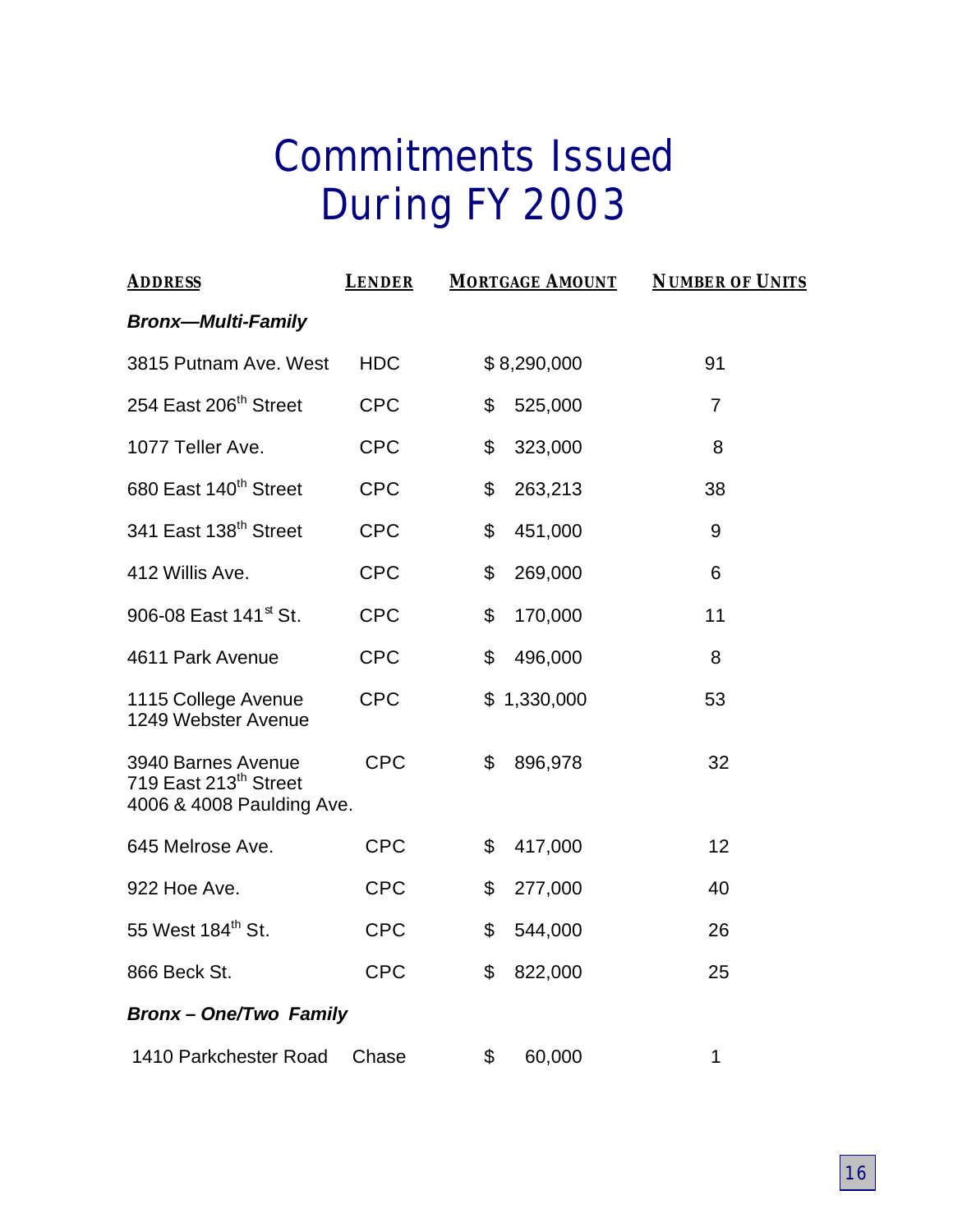# **Commitments Issued During FY 2001**

### (Continued)

| <b>ADDRESS</b>                                              | <b>LENDER</b> | <b>MORTGAGE AMOUNT</b> | <b>NUMBER OF UNITS</b> |
|-------------------------------------------------------------|---------------|------------------------|------------------------|
| <b>Brooklyn – Multi-Family</b>                              |               |                        |                        |
| 673 Riverdale Ave.                                          | <b>CPC</b>    | \$<br>427,000          | 12                     |
| 665 Riverdale Ave.                                          | <b>CPC</b>    | \$<br>568,000          | 14                     |
| 635 Vermont Ave.                                            | <b>CPC</b>    | \$<br>416,000          | 12                     |
| 425 & 435 Grand Ave.<br>90 Downing Street<br>29 Putnam Ave. | <b>CPC</b>    | \$2,100,000            | 128                    |
| 145-147 Albany Avenue                                       | <b>CPC</b>    | \$<br>464,038          | 13                     |
| 96 Rockaway Ave.<br>2238 Pacific Street                     | <b>CPC</b>    | \$<br>675,000          | 20                     |
| 1984 Fulton Street                                          | <b>NHS</b>    | \$<br>339,933          | 6                      |
| 2810 Foster Street<br>175 Lott Street<br>4202 Church Ave.   | <b>CPC</b>    | \$2,348,549            | 67                     |
| 1061-1099 East 73 <sup>rd</sup> St.                         | <b>HDC</b>    | \$9,190,000            | 72                     |
| 234 & 236 Cumberland St. CPC<br>106 Malcolm X Blvd.         |               | 900,000<br>\$          | $\overline{7}$         |
| 893-895 Pacific St.                                         | <b>HDC</b>    | \$1,490,000            | 16                     |
| 789 Belmont Ave.                                            | <b>CPC</b>    | \$<br>360,000          | 8                      |
| 277 Gates Ave.                                              | <b>HDC</b>    | \$2,500,000            | 35                     |
| 221-233 Parkville Ave.                                      | <b>HDC</b>    | \$4,550,000            | 41                     |
| <b>Brooklyn One/Two-Family</b>                              |               |                        |                        |
| 1729 Nostrand Ave.                                          | <b>CPC</b>    | \$<br>285,000          | 2                      |
| 239 Howard Ave.                                             | <b>CPC</b>    | 247,000<br>\$          | 2                      |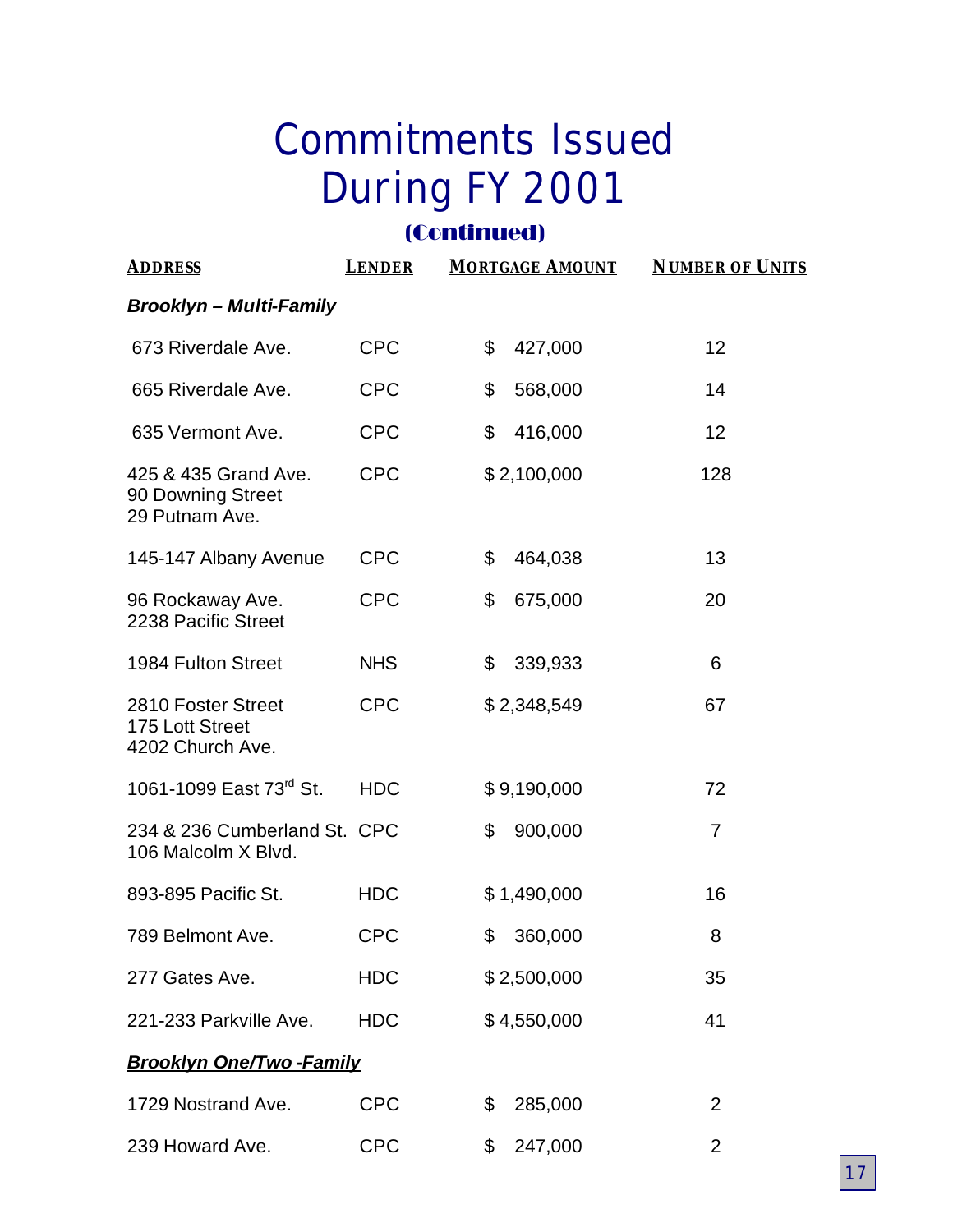# **Commitments Issued During FY 2001**

# (Continued)

| <b>ADDRESS</b>                                                                    | <b>LENDER</b> | <b>MORTGAGE AMOUNT</b> | <b>NUMBER OF UNITS</b> |  |  |
|-----------------------------------------------------------------------------------|---------------|------------------------|------------------------|--|--|
| <b>Manhattan - Multi-Family</b>                                                   |               |                        |                        |  |  |
| 2053-57 & 2061-63<br>Frederick Douglas Blvd.                                      | <b>HDC</b>    | \$4,570,000            | 50                     |  |  |
| 202-218 West 148 <sup>th</sup> St.                                                | <b>HDC</b>    | \$6,550,000            | 100                    |  |  |
| 222-226 & 347-265<br>West 144 <sup>th</sup> Street                                | <b>HDC</b>    | \$5,820,000            | 110                    |  |  |
| 35 West 110 <sup>th</sup> Street                                                  | <b>CPC</b>    | \$3,800,000            | 62                     |  |  |
| 243-247 East 105 <sup>th</sup> St.                                                | <b>HDC</b>    | \$3,800,000            | 48                     |  |  |
| 225 & 227 West 121 <sup>st</sup> St.                                              | <b>CPC</b>    | \$1,090,000            | 21                     |  |  |
| $254 - 266$ West 154 <sup>th</sup> St.                                            | Chase         | \$1,917,506            | 55                     |  |  |
| 2204 F. Douglass Blvd.                                                            | <b>CPC</b>    | \$<br>840,000          | 8                      |  |  |
| 279 West 117th Street                                                             | <b>HDC</b>    | \$18,770,000           | 138                    |  |  |
| 4 West 121 <sup>st</sup> Street                                                   | <b>CPC</b>    | 417,000<br>\$          | 7                      |  |  |
| 276 West 119th Street<br>2216 Frederick Douglass Blvd.<br>187 St. Nicholas Avenue | <b>HDC</b>    | \$14,000,000           | 97                     |  |  |
| Queens - Multi-Family                                                             |               |                        |                        |  |  |
| 17-11 Palmetto St.                                                                | <b>CPC</b>    | \$<br>300,000          | 6                      |  |  |
| <b>Shoreview Apartments</b><br>Beach 94 <sup>th</sup> Street                      | <b>HDC</b>    | \$7,640,000            | 92                     |  |  |
| 141-24 84 <sup>st</sup> Drive                                                     | <b>HDC</b>    | \$6,760,000            | 49                     |  |  |
| 78-05 41 $st$ Avenue                                                              | <b>CPC</b>    | \$1,600,000            | 6                      |  |  |
| Queens - One/Two Family                                                           |               |                        |                        |  |  |
| 64-41 74th Avenue                                                                 | Chase         | \$<br>338,950          | 2                      |  |  |

**18**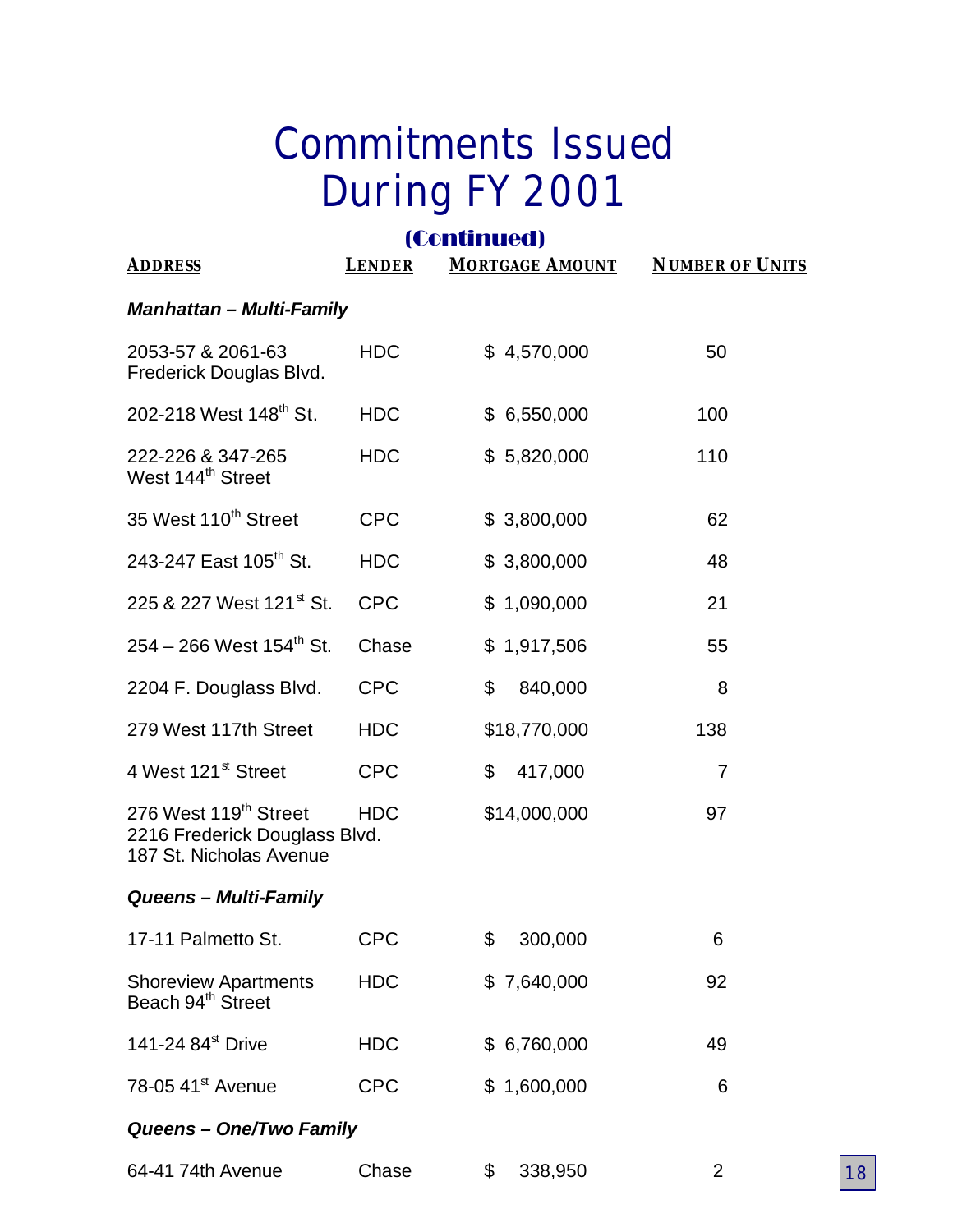# **Mortgage Insurance Issued During FY 2002**

| <b>ADDRESS</b>                                              | <b>MORTGAGE AMOUNT</b> | <b>NUMBER OF UNITS</b> |
|-------------------------------------------------------------|------------------------|------------------------|
| <u>Bronx</u>                                                |                        |                        |
| 3815 Putnam Ave. West                                       | \$8,290,000            | 91                     |
| 1825 Needham Ave.                                           | \$4,400,000            | 47                     |
| <u>Brooklyn</u>                                             |                        |                        |
| 4122 Avenue D                                               | \$<br>224,000          | 1                      |
| 2535 MacDonald Ave.                                         | \$<br>304,000          | 3                      |
| 330 Rodney Street                                           | \$<br>325,000          | 4                      |
| 810 Washington Ave.                                         | \$<br>300,000          | 6                      |
| 642 Lafayette Avenue                                        | \$<br>183,000          | 8                      |
| 683 Jefferson Ave.                                          | \$<br>220,000          | 8                      |
| 425 & 435 Grand Ave.<br>90 Downing Street<br>29 Putnam Ave. | \$2,100,000            | 128                    |
| 760 Macon Street                                            | \$<br>229,660          | 8                      |
| 239 Howard Avenue                                           | \$<br>247,000          | $\overline{2}$         |